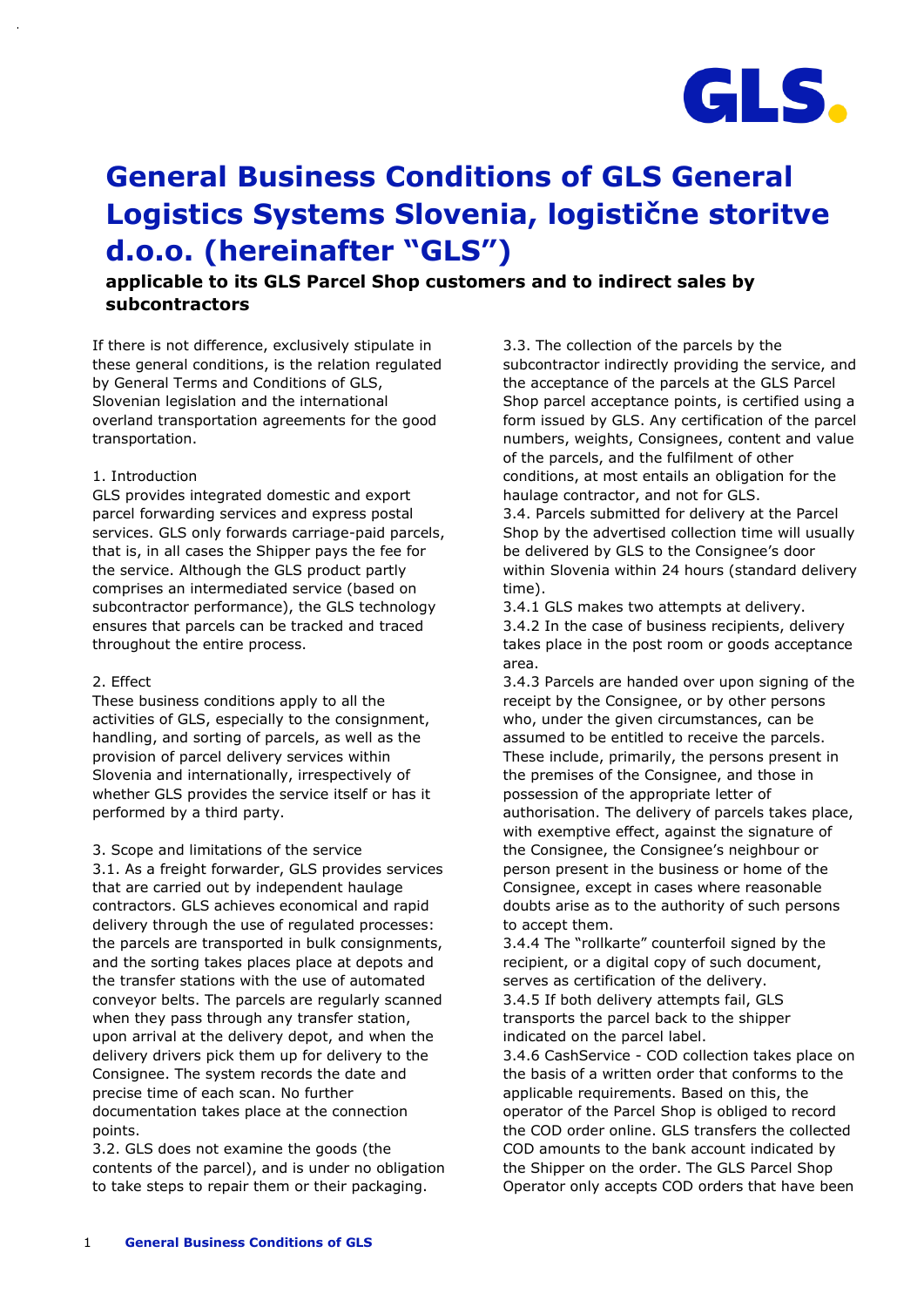

completed properly with no omissions. GLS bears full liability for the collected (i.e. accepted against a receipt at the time of delivery) COD amounts Any failure to collect the COD amount, however, shall not result in the creation of a debt on the part of GLS towards the Client, and the Consignee shall continue to be liable for payment of this amount within the framework of the original legal relationship. The standard insurance terms shall not cover any uncollected COD amounts. In the case of any uncollected COD amounts, the liability of GLS shall extend to the limit of the collection service fee, in addition to which GLS shall be obliged to cooperate in the subsequent collection. 3.5. GLS stores the parcel data measured by it, which can be accessed using the parcel number. 3.6. The presence of obstacles to performance that fall outside the scope of risks assumed by GLS shall exempt GLS from those obligations that it has thus become impossible to fulfil.

4. Enquiries, complaints management GLS maintains a Customer Service Office that is open from 8 a.m. to 19 p.m. on working days and based on parcel reference numbers provides information on parcel deliveries (IOD) and sends proof of delivery (POD) to the Shipper upon request. Information related to the delivery status of parcels can be requested from the second day following parcel dispatch, on the www.gls slovenia.com website, using the Track & Trace menu point, based on the parcel reference number. In the case of complaints, the GLS Parcel Shop receives the complaints, provides for their investigation and ensures that the relevant corrective action is taken, and informs the complainant accordingly. Complaints may also be entered in the Customer Comments Book that is located in a place that is accessible to customers.

5. Shipper's consent to the use of industrial-type parcel forwarding The Shipper accepts the scope of the service described in point 3 (especially in point 3.1.) as being fully satisfactory, and foregoes any further measures, especially with regard to documentation of the connection points. The Shipper may, at any time, enquiries at GLS regarding the processes involved in its activities.

#### 6. Objects excluded from carriage

In view of the nature of the processes described in point 3 (especially point 3.1), due to their value and/or composition GLS excludes the goods listed below from carriage. GLS accepts parcels

for carriage that are sealed and intact, without checking their contents, and has them delivered to the Consignees sealed, without their contents being checked. GLS does not check the parcels in order to determine whether they breach the rules on exclusions set out below.

6.1. Parcels that exceed a weight of 40 kg, a girth of 3 m (girth =  $2x$  width +  $2x$  height +  $1x$  length) are excluded from carriage. Parcels have a maximum permitted length of 2 m, a maximum permitted height of 0.6 m, and a maximum permitted width of 0.8 m.

6.2. The value of the parcel may not exceed 2.000 EUR.

6.3. The following are excluded from carriage: goods packed inadequately and/or not in the standard forms of packaging customary in trade, consignments that are clearly overweight or oversized, parcels that are strapped together, goods that require any form of careful handling (e.g. particularly fragile, or may only be transported upright or laid down on a particular side). perishable, infectious or repugnant goods, perishable foodstuffs, temperature-sensitive goods, perishable foodstuffs, bodily remains, livestock and plants, particularly valuable goods (e.g. money, precious metals and precious stones, winning prize draw tickets and similar items, precious stones, true pearls, antiques), works of art, objects of sentimental value, telephone cards and mobile telephone top-up cards, documents with a monetary value (e.g. securities, bills-of-exchange, savings books...), - - - munitions, firearms, explosives and similar items, parcels addressed to the Consignee's postoffice box, and commodities listed in the ADR Convention (Regarding the International Transport of Hazardous Goods on Public Roads) as hazardous goods, parcels intended for the following destination countries: Greece, countries not in the European Union as of 1 January 2009, all European islands (except Malta and Cyprus), Iceland, Vatican City, San Marino, Monaco. 6.4 In the case of parcels sent to a foreign destination, personal belongings, goods subject to excise and consumption duty, bottled beverages, and goods accompanied by ATA Carnets are also excluded from carriage. The operator of the Parcel Shop is obliged to notify GLS, prior to dispatch, about any parcels with a value that exceeds 5.000 EUR. These parcels may only be accepted from the Shipper following the granting of written consent by the GLS Parcel Shop administrator.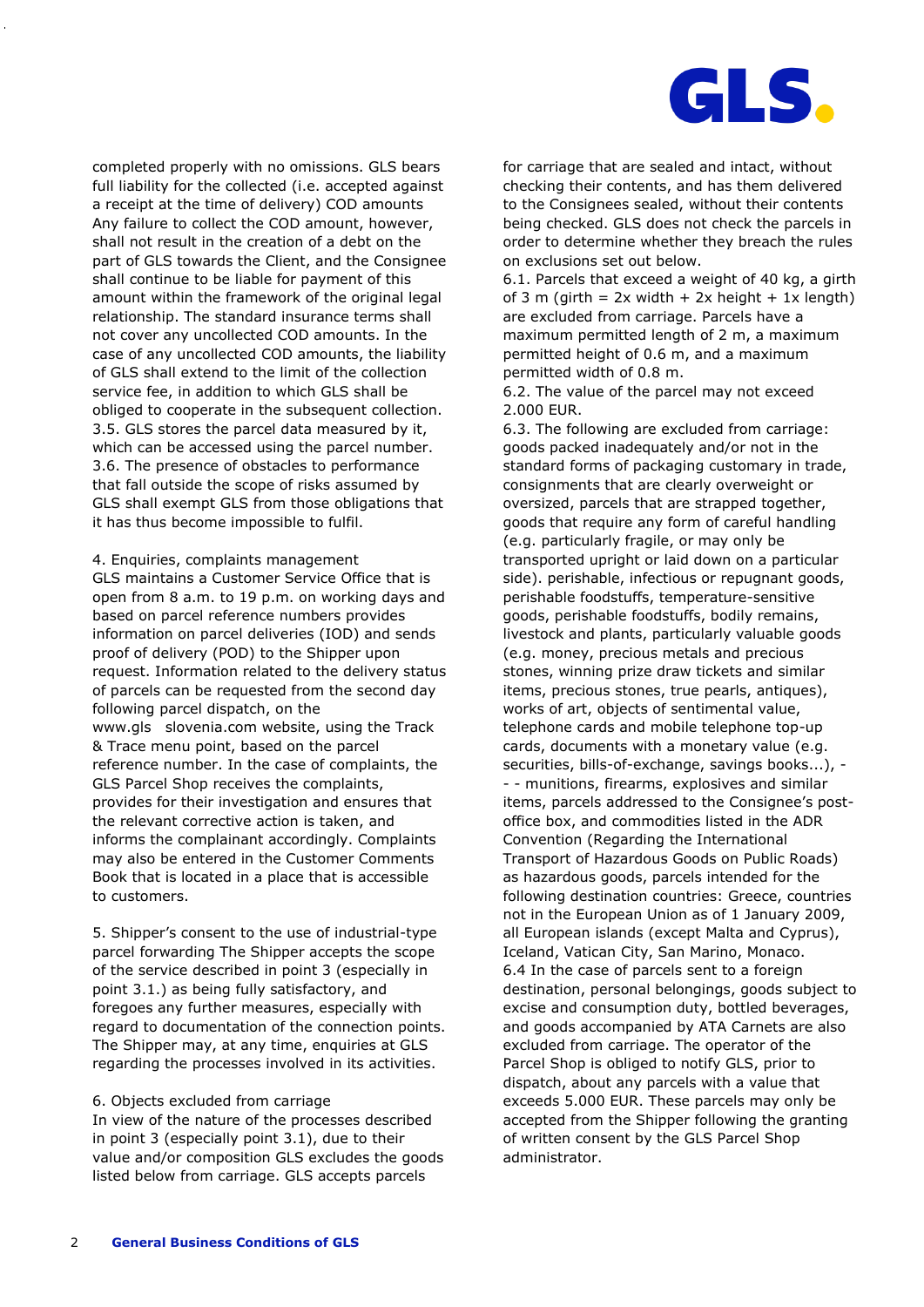

6.5 For the acceptance of goods that cannot be automatically sorted (e.g. wooden boxes), a separate agreement is necessary.

6.6 GLS only assumes liability for damage or loss caused by the sending of parcels in breach of the rules on exclusions set out in points 6.1-6.4 if the Shipper has informed GLS in advance, in writing to the info@gls-slovenia.com email address, of the content of the parcel and its value, and GLS, in this knowledge, has expressly approved acceptance of the parcel. The written consent of an intermediary, haulage contractor or assistant thereof, or implicit acceptance of the parcel, does not constitute the granting of consent by GLS in accordance with the above.

6.7 If the Shipper hands over a parcel to GLS in breach of points 6.1-6.5, then GLS has full discretion to decide whether to make the parcel available for collection by the Shipper or, at the Shipper's expense, to transport it back to the Shipper, store it, or pass it on for transportation to another service provider at which no rules on exclusion are in effect. Where justified under the given circumstances, GLS is entitled, after notifying the Shipper in advance, and at the Shipper's expense, to sell the parcel, or to destroy it for the purpose of averting danger.

#### 7. Obligations of the Shipper

7.1 The Shipper is obliged to attach to, or enclose with every parcel the documents approved by GLS, and which have been properly completed without omission. The Shipper is liable for any errors resulting from omissions or inaccuracies. 7.2 The Shipper must give the following information on the parcel label: Consignee: name of Consignee postal code, town street, house number, floor, door number - telephone number of the Consignee (may be provided in order to ease delivery) Contents: contents of the parcel value of the parcel's contents Shipper: name of shipper postal code, town street, house number, floor, door number telephone number of the shipper (may be provided for the purpose of requesting assistance in the event of any obstacle to delivery)

7.3 The Shipper is responsible, given the scope of the service described above, for ensuring the appropriate external and internal packaging, in a manner that prevents the gaining of access to the contents of the parcel without leaving an unmistakeable mark on the external packaging. GLS's packaging guidelines offer you practical assistance in this regard (see the gls group.com website).

8. Parcels, parcel labels, packaging, addressing, sealing

The careful and proficient packaging of goods ensures that the dispatched parcel is suitable for mechanical parcel handling, loading, and efficient road transportation, and thus that the goods may be delivered to the respective address without damage.

GLS only assumes responsibility for properly packed and addressed consignments. Since parcels are handled within the GLS system using industrial-type technology, parcels that are not suitable for handling by way of the technology used in parcel forwarding may not be dispatched.

The following conditions must be met during packaging:

• Only fully sealed parcels may be dispatched. Parcels with long, sharp protrusions are not suitable for parcel shipment.

•Boxes must be utilised optimally; assuring the appropriate size and quality of the packaging material and filling out the entire package should protect the goods from damage.

•Breakable goods should be packaged in Styrofoam or another padding material; a "fragile" inscription only serves as a warning, and does assure protection of the goods.

•Bottles and flasks placed in parcels should be protected by protective layers placed between them as well as at the bottom and at the top of each item.

•Irregularly-shaped goods that are difficult to package must also be protected within the shrink wrapping itself, using another type of packaging. Cardboard boxes must be sealed on all sides with adhesive tape (sporting the Shipper's company logo), if possible.

•Boxes strapped together in a bundle are unacceptable, as the bundles may fall apart and thus only the parcel unit identified with a label will arrive at the destination point.

•The bag containing the address label, the parcel ticket and the delivery note, as well as the stickers used for identifying special services, must be attached to the largest side of the parcel. If several parcels are dispatched to the same address, the stickers indicating the use of the CashService must be affixed to each of the parcels.

•If the CashService is ordered, the full amount to be collected must be indicated in a consistent manner on the CashService order, as well as on the consignment itself, using a standard GLS